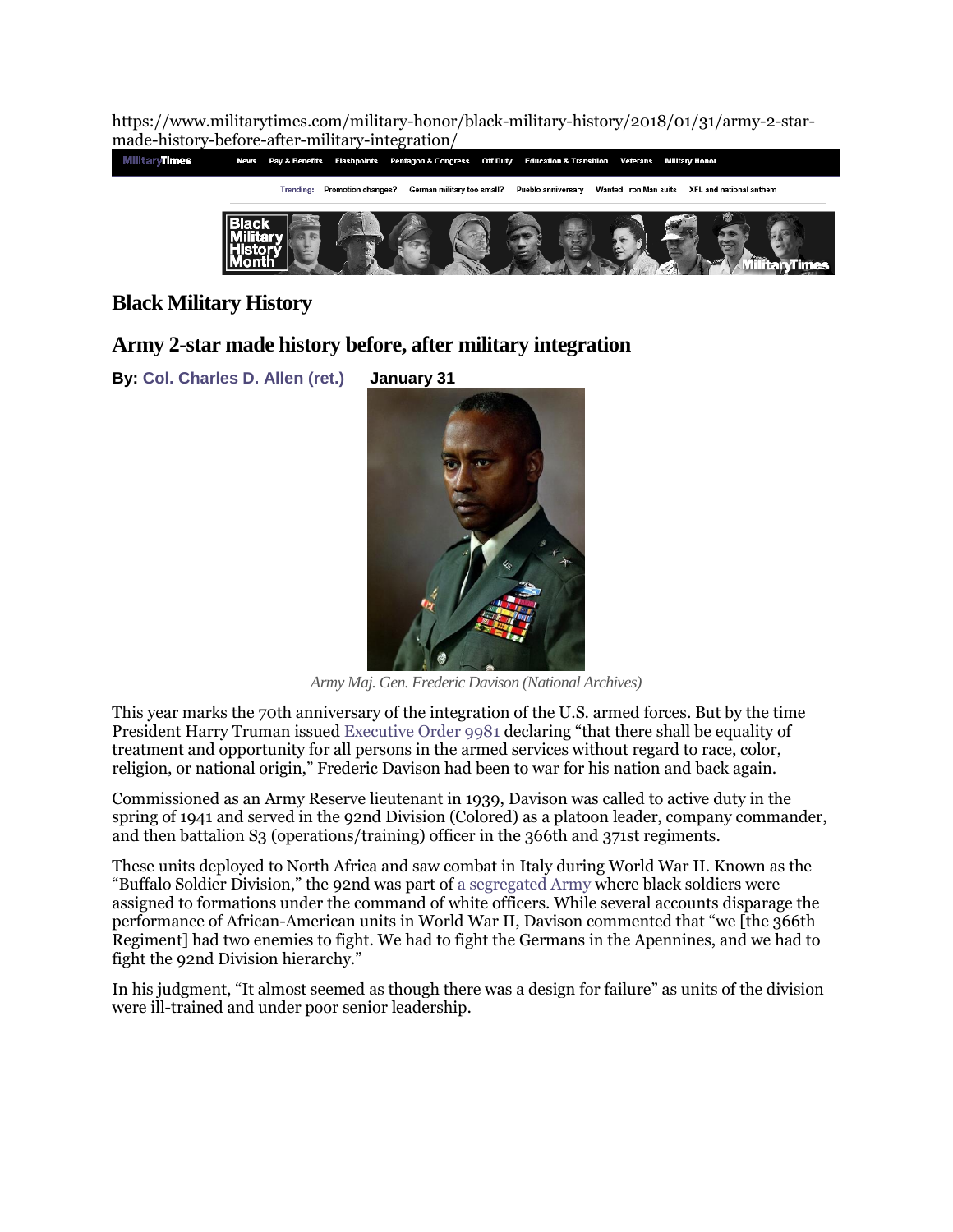

*Army Maj. Gen. Frederic Davison, left, and President Gerald Ford participate in a ceremony at Arlington National Cemetery in 1974. (Gerald R. Ford Presidential Library via National Archives)*

Upon his unit's deactivation and return to the U.S. after the war, Davison briefly rejoined his alma mater Howard University as a medical school student before accepting a regular Army commission.

Davison continued to serve, training an ROTC unit in South Carolina from 1947 to 1950. But like many returning servicemen, he was fully cognizant that the rights his soldiers fought and died to bring to those in Europe were not part of a social contract for African-American citizens on their home soil.

Within the issuance of Truman's order in July 1948, perhaps Davison felt his faith and commitment to service would be justified. His subsequent assignments to military bases in the U.S., Germany and South Korea over the following decades of service would test this faith — his commitment never wavered.

While the Army resisted integration using arguments about morale, unit cohesion, and readiness, Davison flourished as a military leader and officer.

Recognized for his performance and potential, he attended professional military education programs like the infantry officers advanced course.

He was selected to be a student of the Army Command and General Staff College at Fort Leavenworth, Kansas, and ultimately selected to attend the Army War College. Then-Lt. Col. Davison joine[d New York Army National Guard Lt. Col. Otho van Exel](http://www.nationalguard.mil/News/Article-View/Article/653631/black-new-york-army-national-guard-officer-overcame-discrimination-in-1964/) as the first African-American officers to graduate from that prestigious program in 1963.